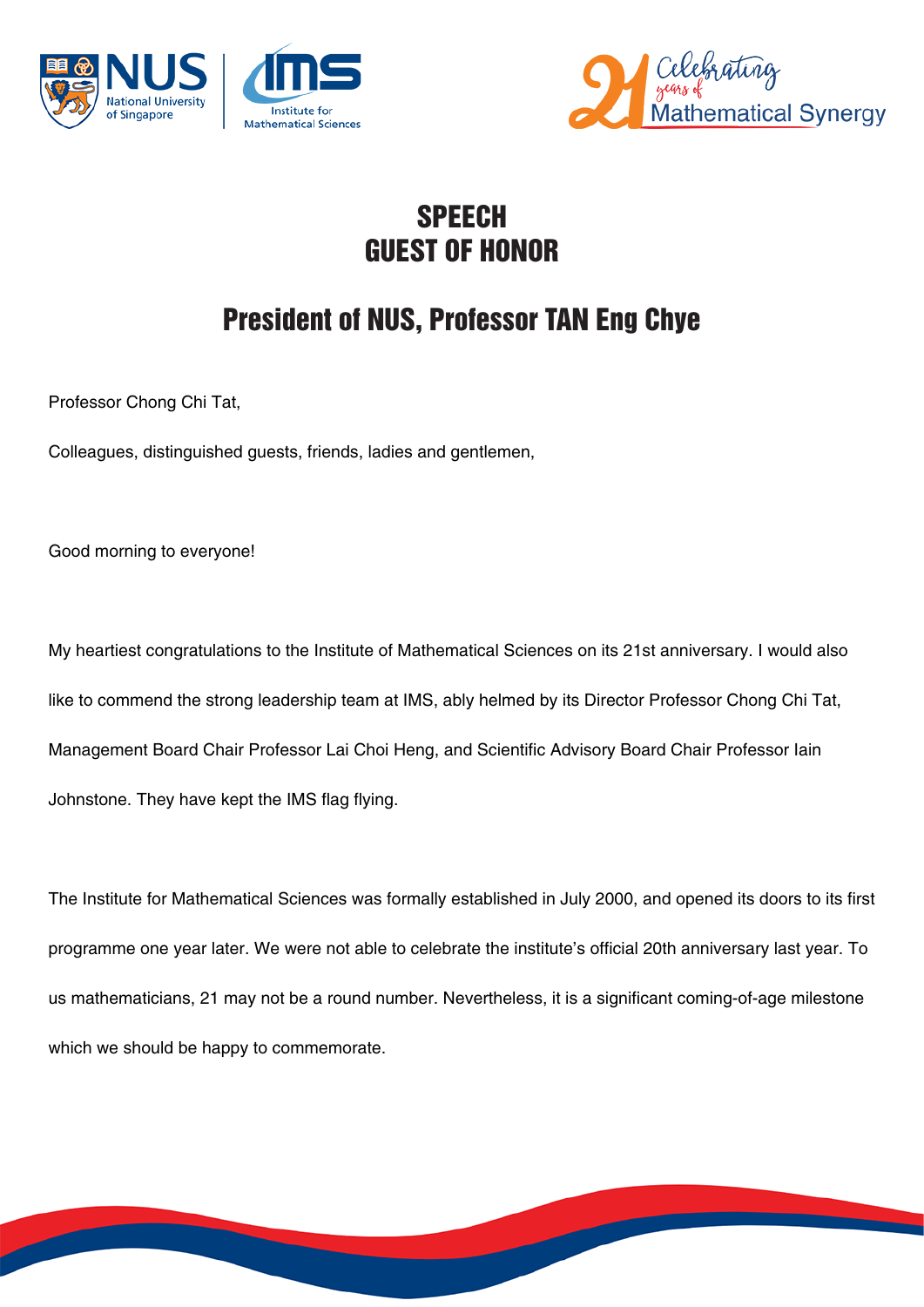Anniversaries are also occasions for reflection and thanksgiving. The IMS website is a well-organized repository, where one can peruse information on the Institute's programmes, workshops and other events since its inception. The Institute's first programme was titled "Coding Theory and Data Integrity", and it ran from July till December 2001. Professor Ling San, the current NTU Provost, was one of the co-organisers. Back then, IMS activities were conducted in seminar rooms in the small IMS colonial buildings, as well as at venues spread across the campus. This auditorium here was only finished two years later, in 2003, and it has now become an integral part of most IMS activities.

Over the past two decades, IMS has played a significant role in advancing mathematical research, deepening mathematical expertise, and developing talents in mathematical sciences for research and industry.

I must commend IMS for its forward-thinking approach in being inclusive, and recognizing the broader and wider potential of mathematics. As the name "mathematical sciences" suggests, the institute does not exclusively host programmes in just mathematics. Instead, the Institute takes on a broader perspective, and recognizes the important role that mathematics plays in science, technology and engineering, and in virtually every field of science.

It is often the combination and interaction between different fields that leads to significant scientific and technological progress. IMS provides this very platform, where interactions are seeded and fostered on a regular basis. The variety of programmes — a total of over 160 of them — that have been organized over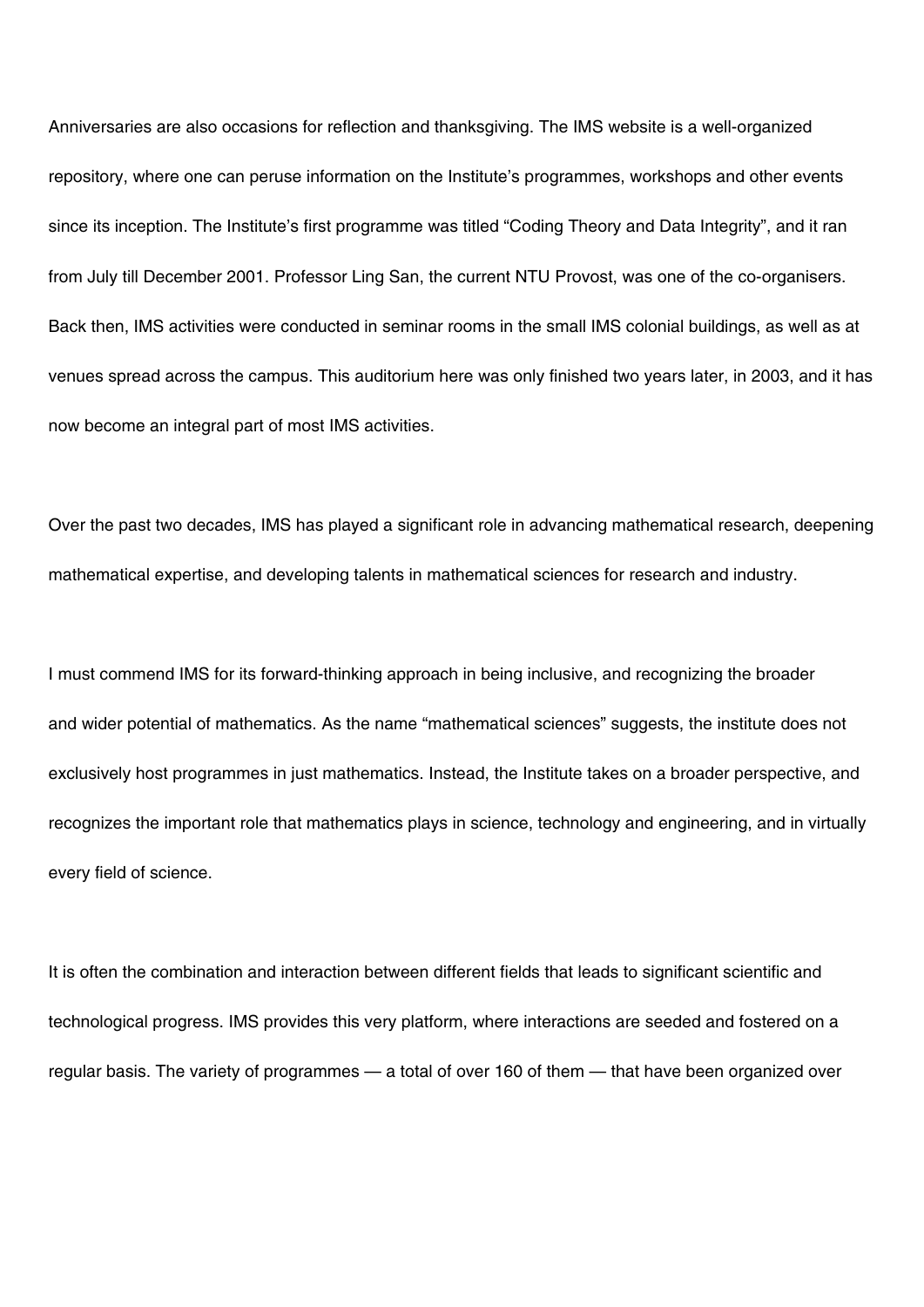the past 21 years, is testimony to the Institute's inclusive approach. The programmes include amongst others, mathematical epidemiology, quantum physics, statistics, string theory, phylogenetics, cryptology, mathematical biology, finance and economic theory. It is heartening to see that the local mathematical community is embracing this diversity and is branching out to take on new and adjacent challenges.

At the same time, mathematics is a discipline on its own right, driven by fundamental human curiosity and the pursuit of knowledge in some of the more abstract and pure areas. The programmes in logic, representation theory, algebraic and complex geometry and algebraic number theory to name a few, reflect the strength and international reputation of our mathematics department in these fields.

Mathematics is foundational - the progress made even in the some of these purest areas can lead to surprising and important applications further down the road. Number theory has found applications in cryptography; combinatorics and graph theory have applications in computer science, and are the foundations of the statistical analysis of complex networks; algebraic topology informs the efficiency of algorithms, and the list goes on.

Although mathematics is not usually thought to be fashionable, I sincerely believe that mathematics will always be a fascinating and integral field. There are many scientific questions which ultimately, at their core, must have mathematical answers. As an example, the question on why deep neural networks are so effective at what they are doing is ultimately a mathematical question about families of approximating functions. These are among the types of questions which our colleagues and IMS are working on in their research. Mathematical epidemiology and modelling the dynamics of infectious disease transmission will also